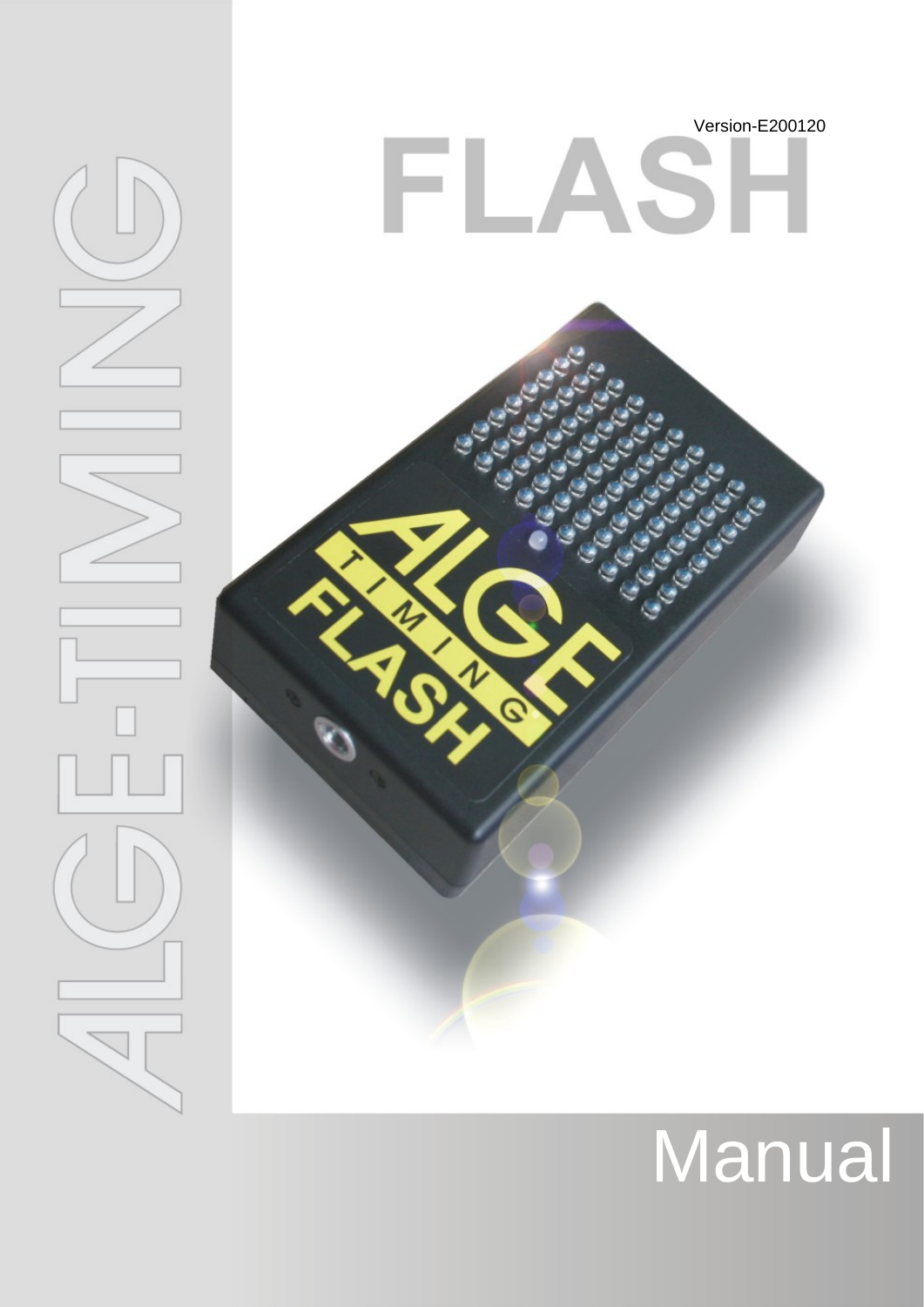



#### **Important Information**

#### **General**

Before using your ALGE-TIMING device read the complete manual carefully. It is part of the device and contains important information about installation, safety and its intended use. This manual cannot cover all conceivable applications. For further information or in case of problems that are mentioned not at all or not sufficiently detailed, please contact your ALGE-TIMING representative. You can find contact details on our homepage [www.alge-timing.com](http://www.alge-timing.com/)

#### **Safety**

Apart from the information of this manual all general safety and accident prevention regulations of the legislator must be taken into account.

The device must only be used by trained persons. The setting-up and installation must only be executed according to the manufacturer's data.

#### **Intended Use**

The device must only be used for its intended applications. Technical modifications and any misuse are prohibited because of the risks involved! ALGE-TIMING is not liable for damages that are caused by improper use or incorrect operation.

#### **Cleaning**

Please clean the outside of the device only with a smooth cloth. Detergents can cause damage. Never submerge in water, never open or clean with wet cloth. The cleaning must not be carried out by hose or high-pressure (risk of short circuits or other damage).

#### **Liability Limitations**

All technical information, data and information for installation and operation correspond to the latest status at time of printing and are made in all conscience considering our past experience and knowledge. Information, pictures and description do not entitle to base any claims. The manufacturer is not liable for damage due to failure to observe the manual, improper use, incorrect repairs, technical modifications, use of unauthorized spare parts. Translations are made in all conscience. We assume no liability for translation mistakes, even if the translation is carried out by us or on our behalf.

#### **Disposal**

If a label is placed on the device showing a crossed out dustbin on wheels (see drawing), the European directive 2002/96/EG applies for this device.

Please get informed about the applicable regulations for separate collection of electrical and electronical waste in your country and do not dispose of the old devices as household waste. Correct disposal of old equipment protects the environment and humans against negative consequences!

#### **Copyright by** ALGE-TIMING **GmbH**

All rights reserved. Any duplication, either in full or in part, requires the prior written consent of the copyright holder.

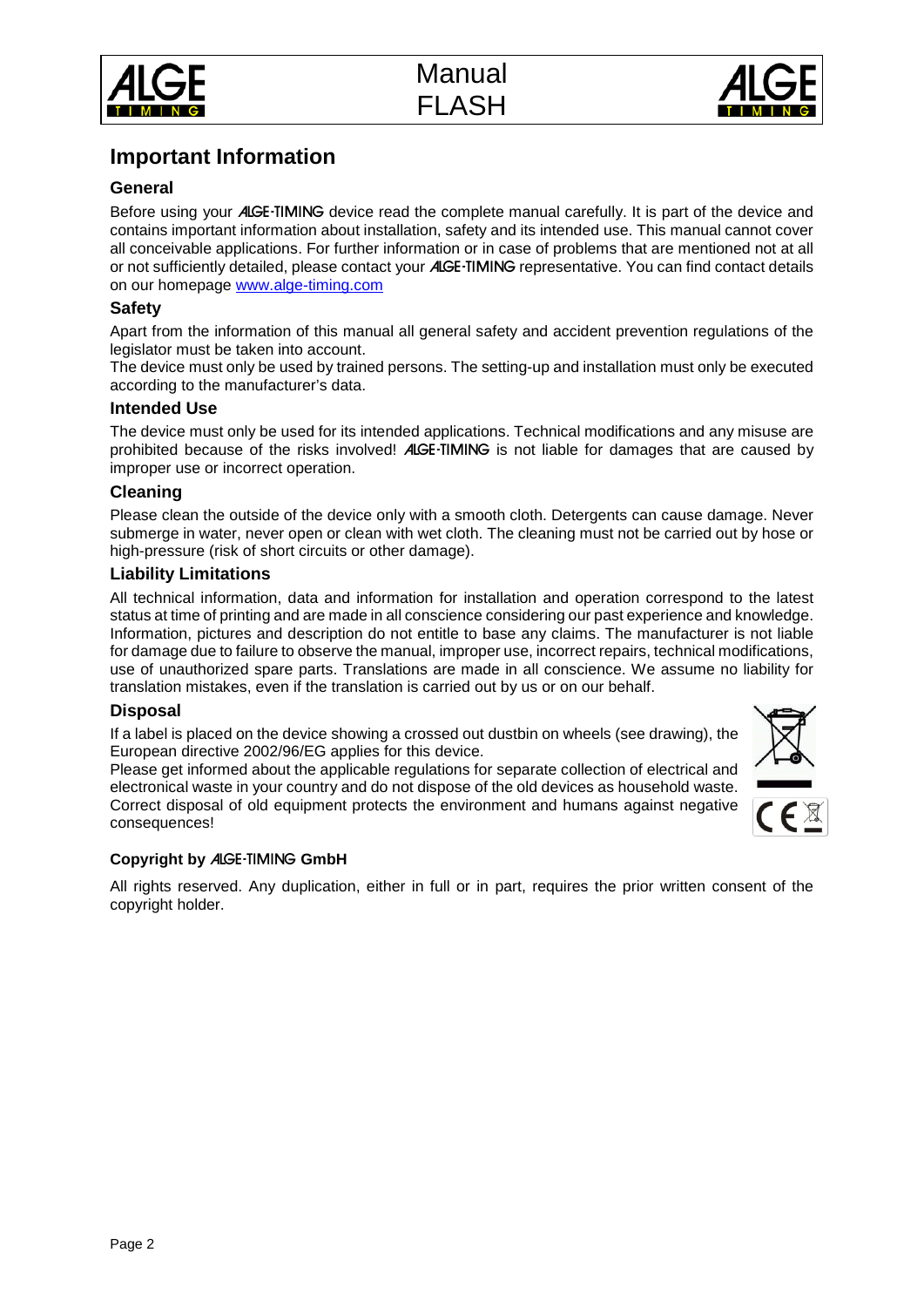



## **Declaration of Conformity**

We declare that the following products comply with the requirements of the listed standards.

#### We, ALGE-TIMING **GmbH Rotkreuzstrasse 39 A-6890 Lustenau**

Declare under our sole responsibility, that the start strobe

## **FLASH**

is in conformity with the following standard(s) or other normative documents(s):

Safety: EN 60950-1:2006 + A11:2009

EMC: EN55022:2006+A1:2007 EN55024:1998+A1:2001+A2:2003 EN61000 3-2:2006 + A1:2009 + A2:2009 EN61000 3-3:2008

#### **Additional Information:**

The product herewith complies with the requirements of the Low Voltage Directive 73/23/EEC, also the EMC Directive 2004/108EG and accordingly carries the CE-marking.

Lustenau, 10.02.2010 ALGE-TIMING GmbH

Albert Vetter

 Albert Vetter (General Manager)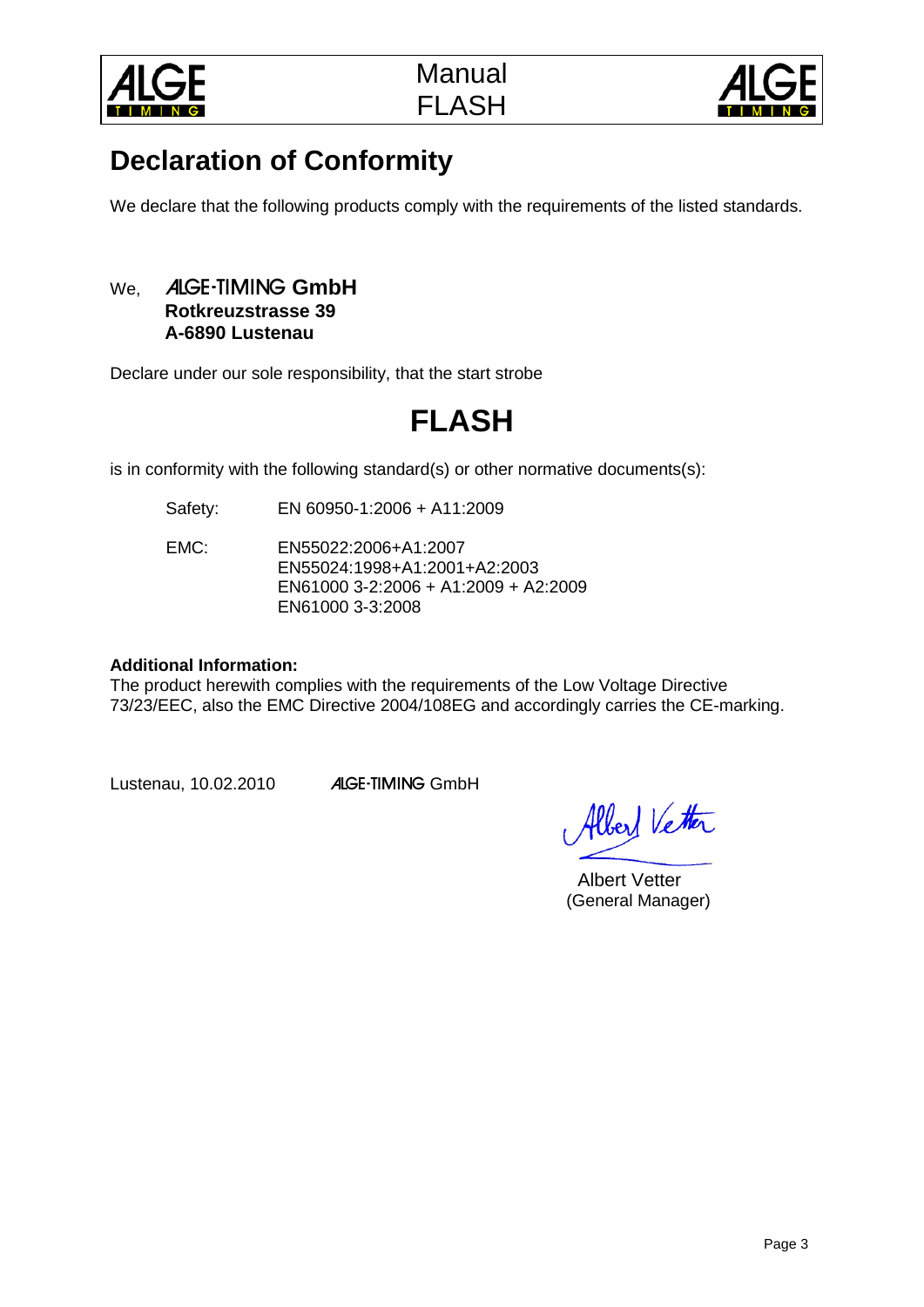



## **Control Elements**



- ........ On- / Off switch
- ........ LED-Flash
- ........ Battery status with LED
- ........ Tripod socket with 3/8 Inch thread
- ........ DIN-socket
- ........ Banana socket for FLASH (e.g. external push button)
- ........ Socket to connect the SU2 or connect to another FLASH
- ........ Socket to connect the SU2 or connect to another FLASH
- ........ Battery cover for 4 pieces of AA-Alkaline batteries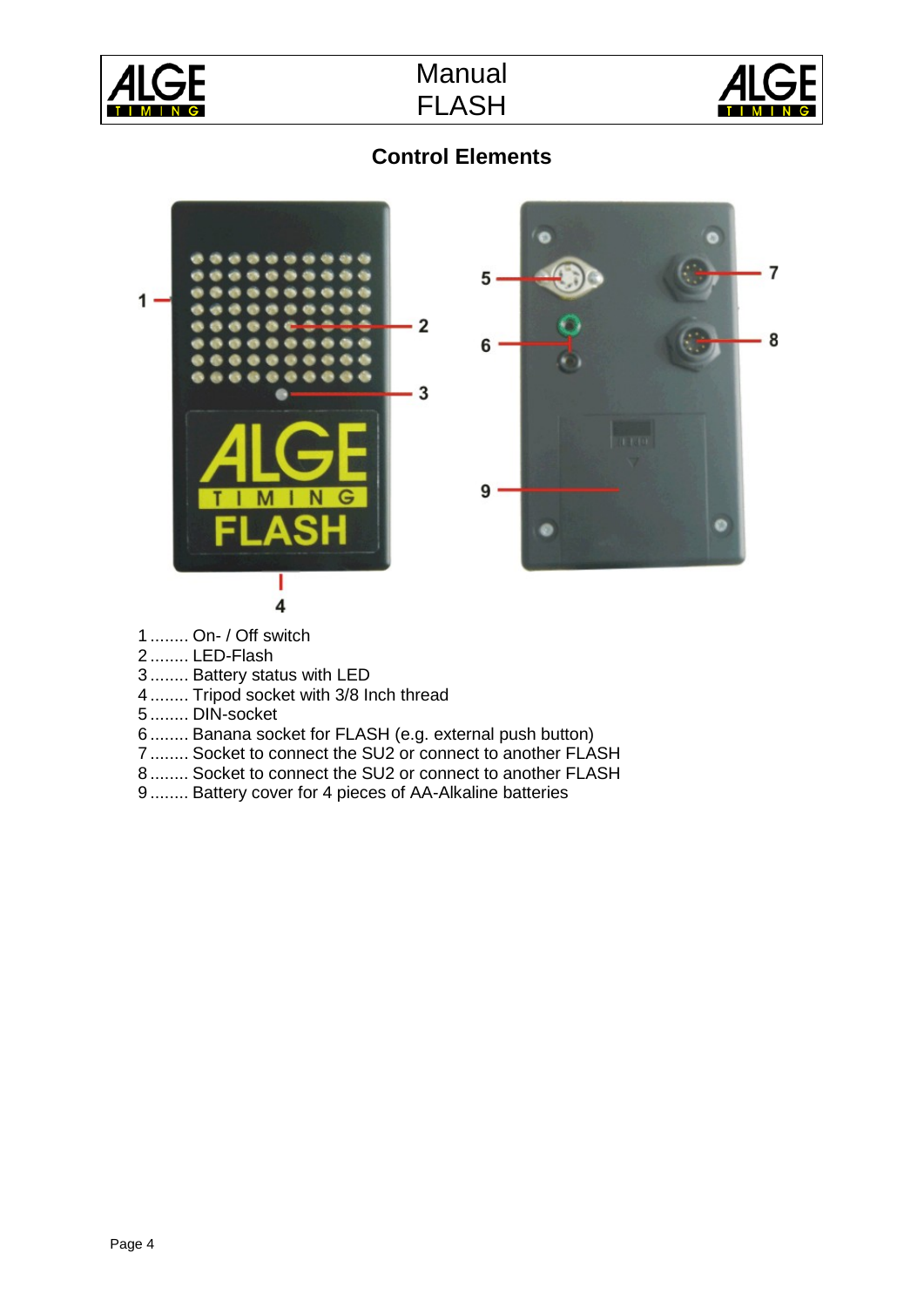



## **1 Device Description**

The **ALGE** FLASH is an optical start device. The first start impulse (e.g. from external push button or start gun) produces a flash. If a second impulse comes within 5 seconds it produces an blinking flash to signalize a false start.

The FLASH helps depth athletes to have the same start conditions than the others. Further it is a useful tool to for a accurate manual timing if the start is far from the hand timer. The acoustic sound travels very slow and causes a delay until the manual timing person presses the button. With the FLASH this delay does not exist.

## **2 Power Supply**

There are different options to supply the FLASH.

#### *2.1 External Supply*

- **POWER SUPPLY PS12, NLG8, NLG4**
- $I\otimes I2$  V battery
- a External supply from +4 to 18 VDC

## *2.2 Internal Supply*

Battery compartment for 4 AA-Alkaline batteries (see picture to the right).

Operating Time (with one start-flash per minute):

- About 24 hours until yellow warning LED shows almost empty batteries.
- About 30 hours until FLASH turns off.

#### *2.3 Battery Status*

The battery status is shown on a LED on the front side of the FLASH:

- LED blinks green ......... battery is OK
- LED blinks yellow......... battery must be changed soon
- LED blinks red ............. battery must be changed

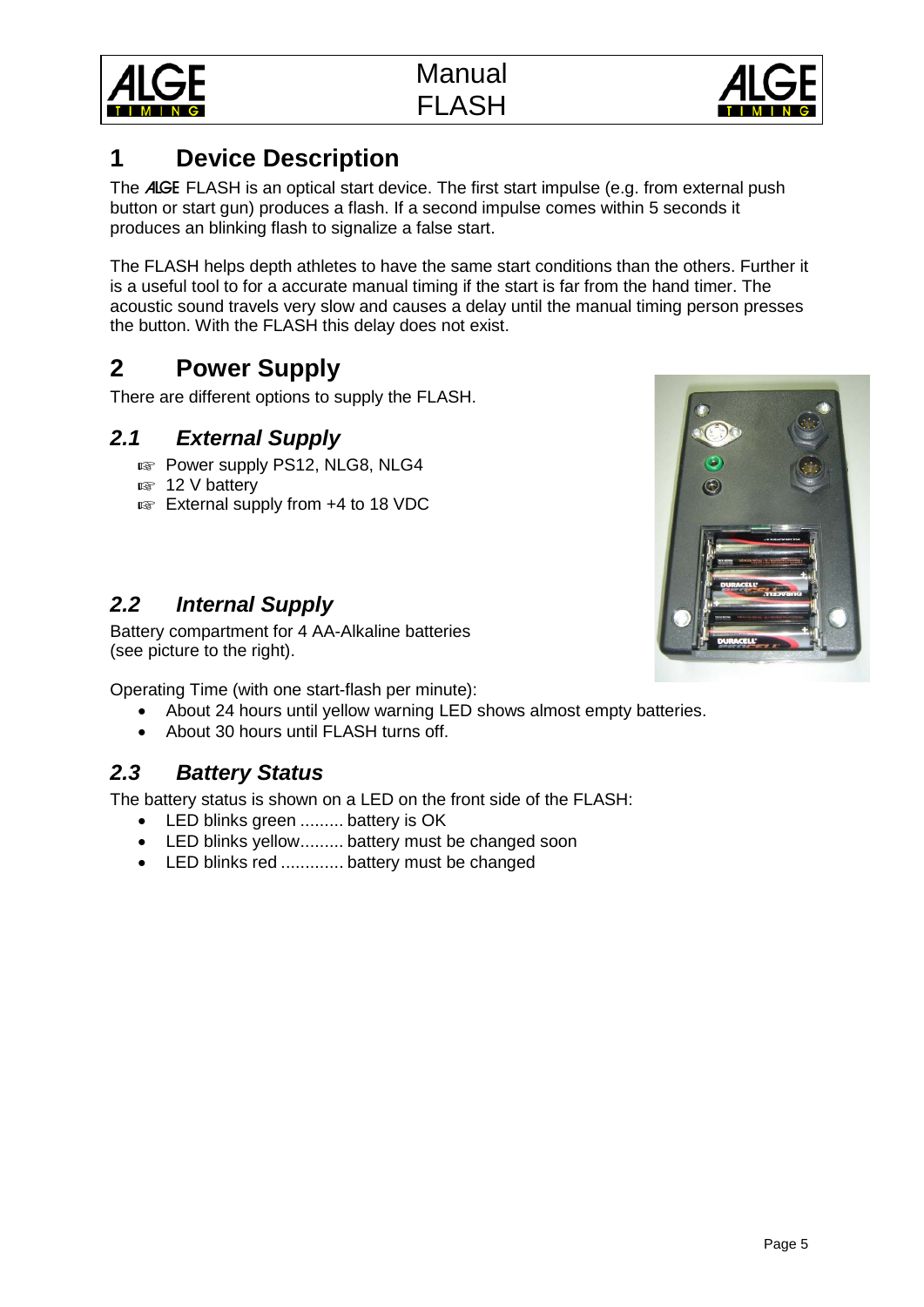



## **3 Technical Data**

| Flash:                    | 80 super bright LED, view angle of about 25°                                                                                                                                                 |  |  |  |  |
|---------------------------|----------------------------------------------------------------------------------------------------------------------------------------------------------------------------------------------|--|--|--|--|
| <b>Connections:</b>       | DIN-Socket (5-pin)                                                                                                                                                                           |  |  |  |  |
|                           | 1  impulse channel (C0)<br>$2$ empty<br>$3 \dots$ ground<br>4  external supply in $(4 - 18$ VDC)<br>$5$ + 5 VDC out                                                                          |  |  |  |  |
|                           | <b>LTW Socket (7-pin)</b>                                                                                                                                                                    |  |  |  |  |
|                           | 1 impulse channel (C0)<br>2 talk (for SU2)<br>3 ground<br>4 12 VDC in<br>$5$ status<br>6 empty<br>7 empty                                                                                    |  |  |  |  |
|                           | <b>Banana Socket</b>                                                                                                                                                                         |  |  |  |  |
|                           | Green  impulse channel (C0)<br>green  ground                                                                                                                                                 |  |  |  |  |
| <b>Power Supply:</b>      | Internal:<br>4 x AA-Alkaline battery 2 Ah or<br><b>External:</b><br>with power supply PS12, 12 V battery or 4 -18 VDC                                                                        |  |  |  |  |
| <b>Operating Time:</b>    | with internal 4 x AA-Alkaline batteries (with one start-flash per minute):<br>- about 24 hours until the yellow battery warning light comes on<br>- about 30 hours until the FLASH turns off |  |  |  |  |
| <b>Mounting:</b>          | 3/8 Inch thread to mount the FLASH on a tripod                                                                                                                                               |  |  |  |  |
| <b>Temperature Range:</b> | $-20$ to $40^{\circ}$ C                                                                                                                                                                      |  |  |  |  |
| <b>Measurement:</b>       | about 160 x 96 x 50 mm                                                                                                                                                                       |  |  |  |  |
| Weight:                   | about 0,3 kg (without battery)                                                                                                                                                               |  |  |  |  |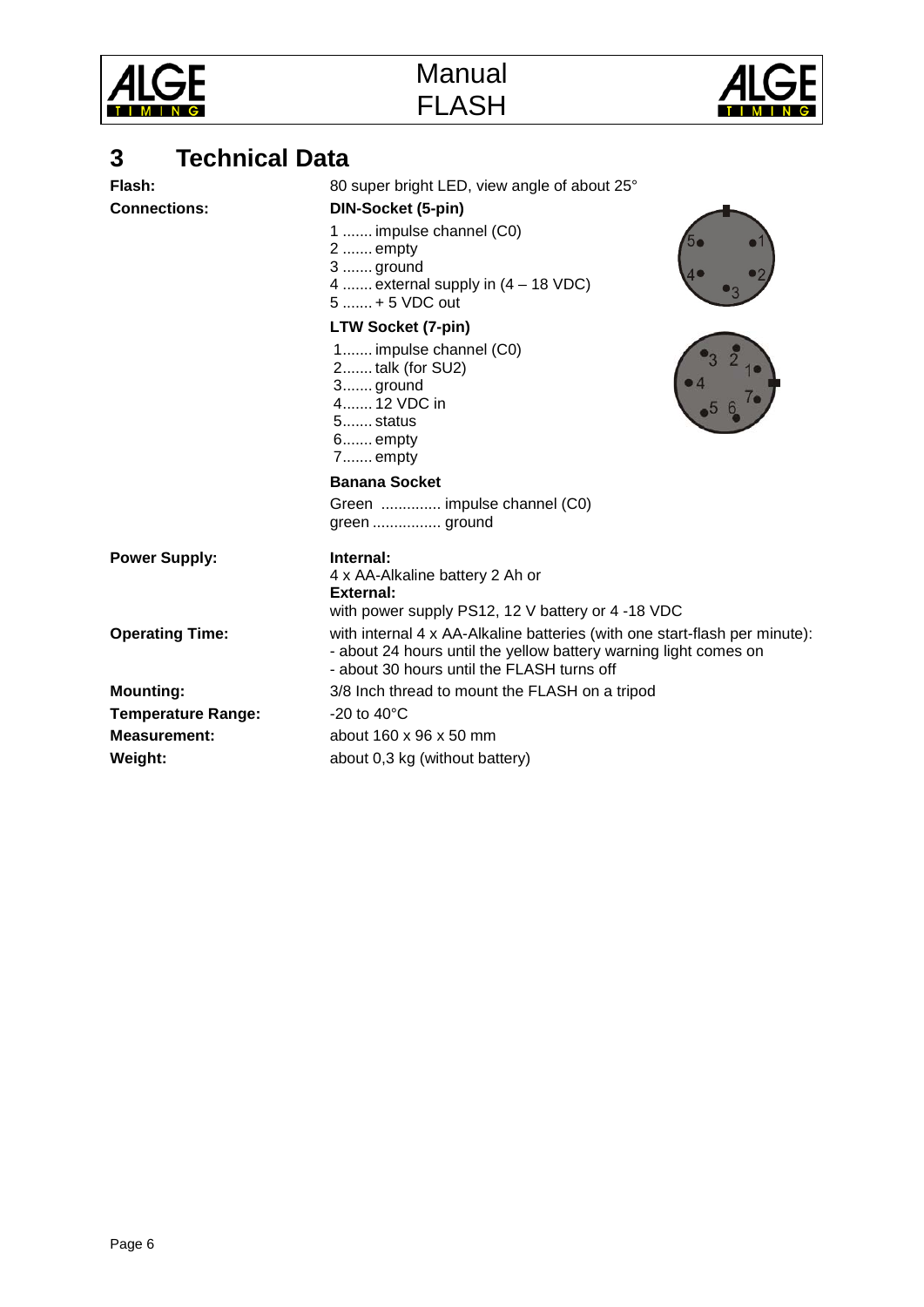|        | L |  |
|--------|---|--|
| ı<br>ı |   |  |